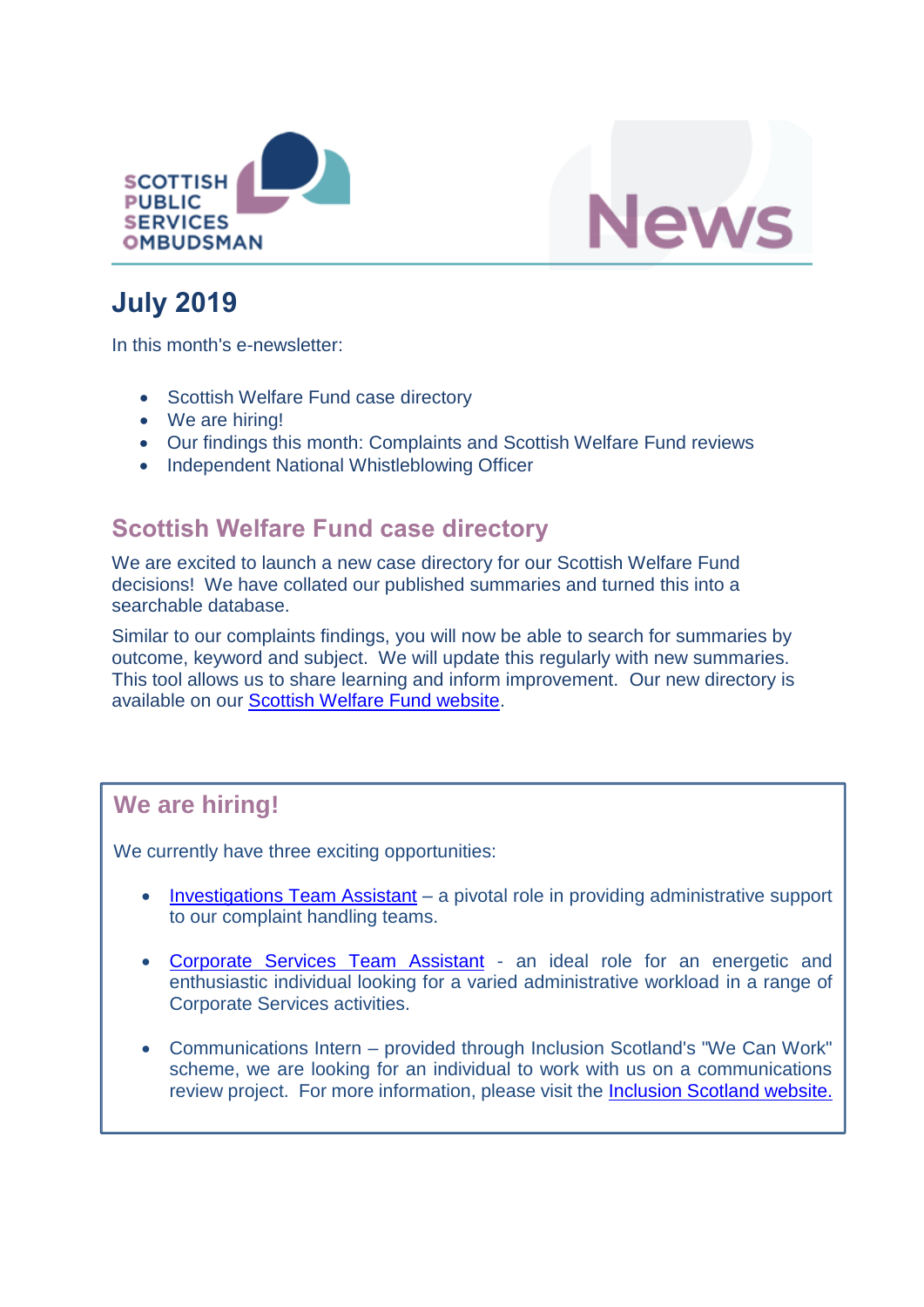## **Our findings**

#### **Complaints**

This month we:

- are publishing one full investigation report available [here](https://www.spso.org.uk/investigation-reports/2019/july/tayside-nhs-board)
- are publishing 51 decision reports available [here](https://www.spso.org.uk/our-findings)
- upheld 34 complaints in full or part
- made 119 recommendations for learning and improvement

In our full investigation report: [201802594](https://www.spso.org.uk/investigation-reports/2019/july/tayside-nhs-board) about Tayside NHS Board, we found that the board unreasonably delayed in diagnosing a patient with an infected hip joint following hip replacement surgery. The report highlights failings in investigating the patient's symptoms over a period of five years, and the reporting and reviewing of xrays. We made six recommendations directly in relation to these findings, which the Board have accepted. We asked the Board to apologise to the patient and provide us with evidence that they had reviewed their system for reporting x-rays.

#### **Learning points**

- [201706761](https://www.spso.org.uk/decision-reports/2019/july/decision-report-201706761-201706761) we found that language used by a psychiatrist within the board was unhelpful and left the family of a patient feeling criticised. We asked the board to remind staff of the importance of appropriate language, and ensuring that families have adequate support where difficult discussions are necessary.
- [201806323](https://www.spso.org.uk/decision-reports/2019/july/decision-report-201806323-201806323) we found that a council unreasonably failed to follow their own Unacceptable Actions Policy (UAP). We asked the council to ensure their UAP restriction letters include details of the appeals process, details of the behaviours considered unacceptable and explained the extent of the restriction, as per their policy.

#### **Scottish Welfare Fund Reviews**

During June we:

- responded to 67 enquiries
- made 60 decisions
	- o 14 community care grants
	- o 46 crisis grants
- changed the council's decision on four community care grants and 16 crisis grants
- signposted an additional 50 applicants to alternative sources of assistance, which in most cases, was their local council

For related case studies, please see our [new directory.](https://www.spso.org.uk/scottishwelfarefund/case-summaries)